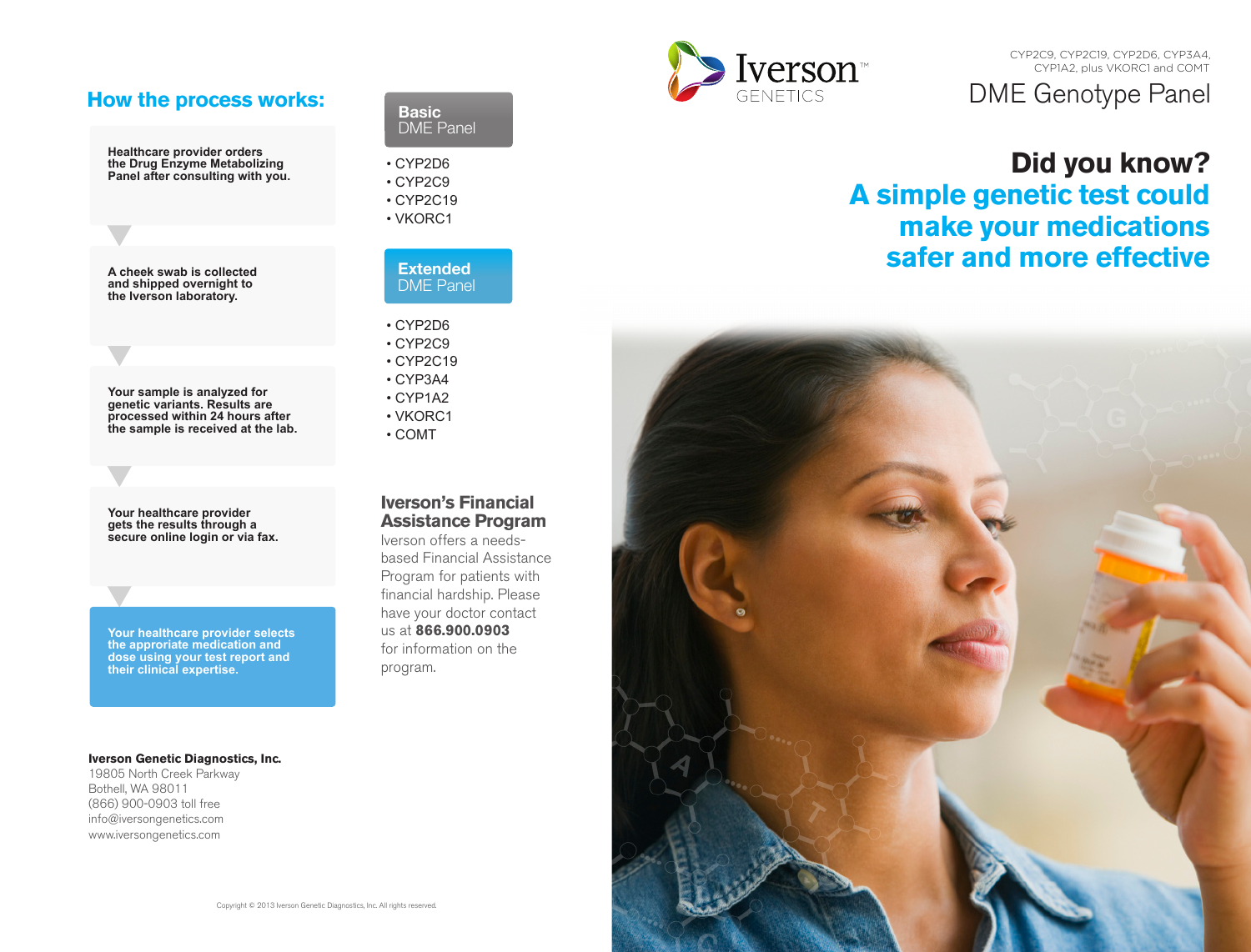

# **Not all people respond to the standard dose. Personalized prescribing helps your doctor select the right drug and best dose for you.**

Fig. 1. Principle of calculation of genotype-based dose adjustments based on differences in pharmacokinetic parameters, such as clearance and area under the curve. The theoretic dosages for genetic subgroups of poor (PMs), intermediate (IMs), extensive (EMs), and ultrarapid metabolizers (UMs) are depicted as schematic genotype-specific dosages to obtain equal plasma concentration time courses. C, concentration; T, time. From Seeringer, A and Kirchener, J. Pharmacogenetics-guided dose modifications of antidepressants. Clin Lab Med 2008;28(4): 619-626. Used by permission. \*The above suggestions regarding dosage are for active drugs only. Dosage changes for prodrugs, such as codeine, are different. Consult your preferred dosing information sources to learn how genotype affects the metabolism of active drugs and prodrugs.

**Genetic testing helps your doctor find the best medication and dose for you. The DME Panel can show how your body breaks down medications for these common conditions and more**.

- Heart conditions, including after a heart attack
- Chronic pain
- Cancer, including breast cancer
- Acid reflux
- **Anxiety**
- Depression and other mental health conditions
- High blood pressure
- High cholesterol
- Migraine headaches
- Enlarged prostate
- Asthma and COPD

Only a licensed doctor or other health provider can order the Drug Metabolizing Enzyme Panel. Ask your doctor about the DME panel. Or call your doctor to make an appointment. Your doctor can contact Iverson Genetics directly at **(866) 900-0903**.

**Researchers estimate that commonly prescribed medications may not work in about 60 percent of patients.1**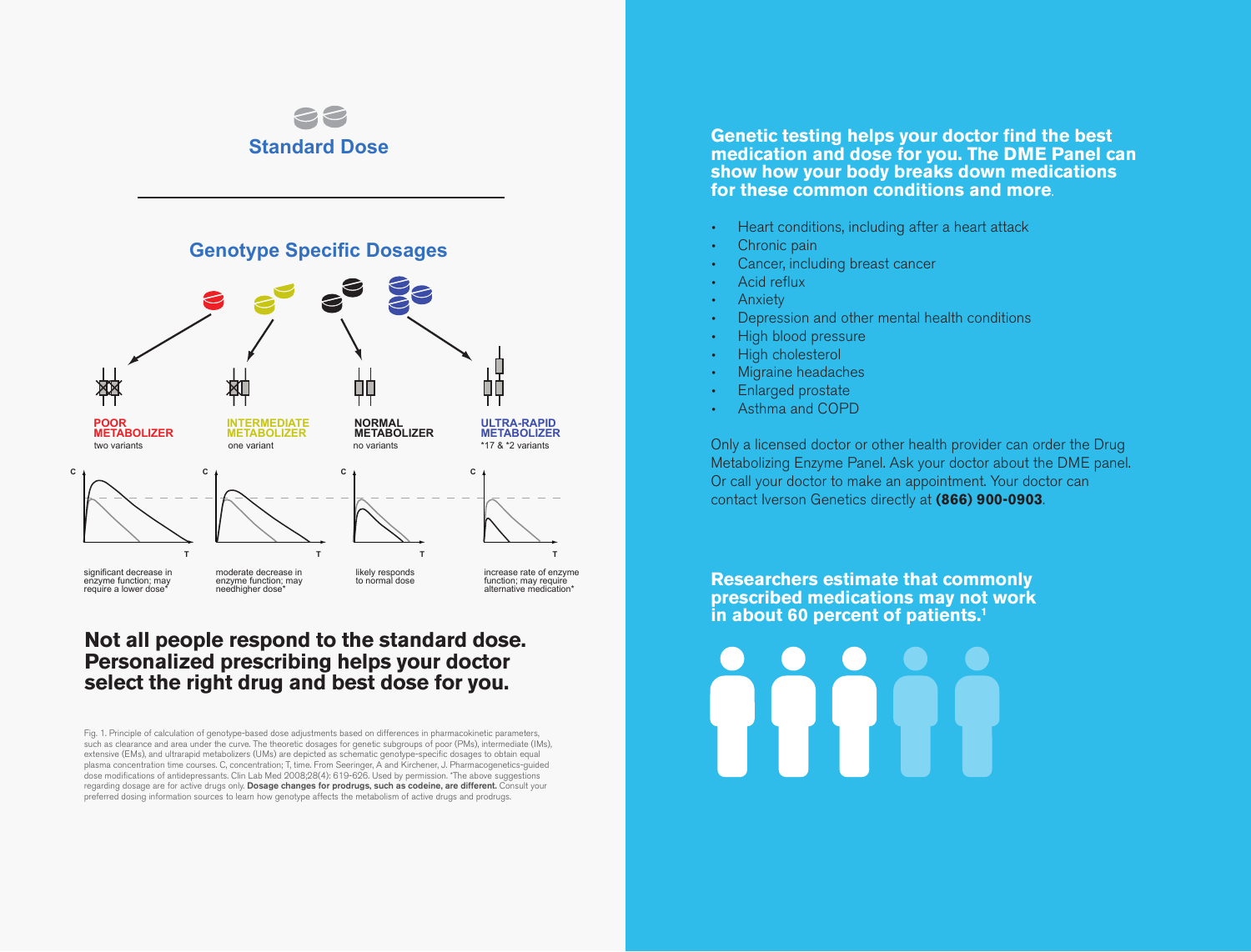**Are you concerned about medication side effects? Do you wonder if you're getting the proper medication—or if a different one would work better?**

# **Genetic testing can help**

A simple test can reveal how your body is likely to process many common medications. Your doctor can act on the results to prescribe medications with less risk of side effects, including bad reactions. Genetic testing also helps your doctor find the most effective medication and dose for you.

# **What is genetic testing?**

Your genetic makeup is different from everyone else's. Gene variations are responsible for differences in everything from hair and eye color to how your body breaks down medications. Genetic testing is the only way to find your unique gene variations.

# **What does the DME Panel look for?**

The DME Panel looks for gene variations that affect how your body's enzymes work. Enzymes are substances that cause chemical reactions within the body.

Enzymes are involved in all your body's functions. Some enzymes break down food inside the body. Others break down medications. The DME Panel looks for gene variations that affect one family of enzymes. This family is called the "P450 enzymes." These enzymes break down **up to 80 percent of all medications** 1 .

#### 1. Wilkinson GR. Drug metabolism and variability among patients in drug response. *N Engl J Med*. 2005;352:2211-2221.

### **What happens if I have a gene variation?**

If the DME Panel finds gene variations, your medications might not work as expected or you might have more side effects.

People with gene variations that affect the P450 family are more likely to have medication problems than people without these variations. Problems can include bad reactions or less benefit from medications. Researchers estimate that commonly prescribed drugs may not work in about 60 percent of patients. 1

# **How can genetic testing help me?**

Because different enzymes break down different medications, knowing which gene variations you have is just as important as knowing if you have any. Genetic testing gives you and your doctor valuable information about your response to medications. This information is critical for preventing side effects. It also helps your doctor prescribe the most effective medication and dose for you.

### **Am I likely to have a gene variation?**

Yes. One in every 2 people has a gene variation that affects the P450 enzymes. You might have just 1 gene variation or several variations that change how your body processes medications.

# **How can I get the DME Panel test?**

Only a licensed doctor or other health care provider can order the DME Panel. Your doctor can contact Iverson Genetics directly at (866) 900-0903.

# **How is the test done?**

Your doctor takes a blood sample or swabs the inside of your cheek for a sample of cells. Then your doctor sends the sample to the Iverson Genetics laboratory for analysis. Results are available quickly.